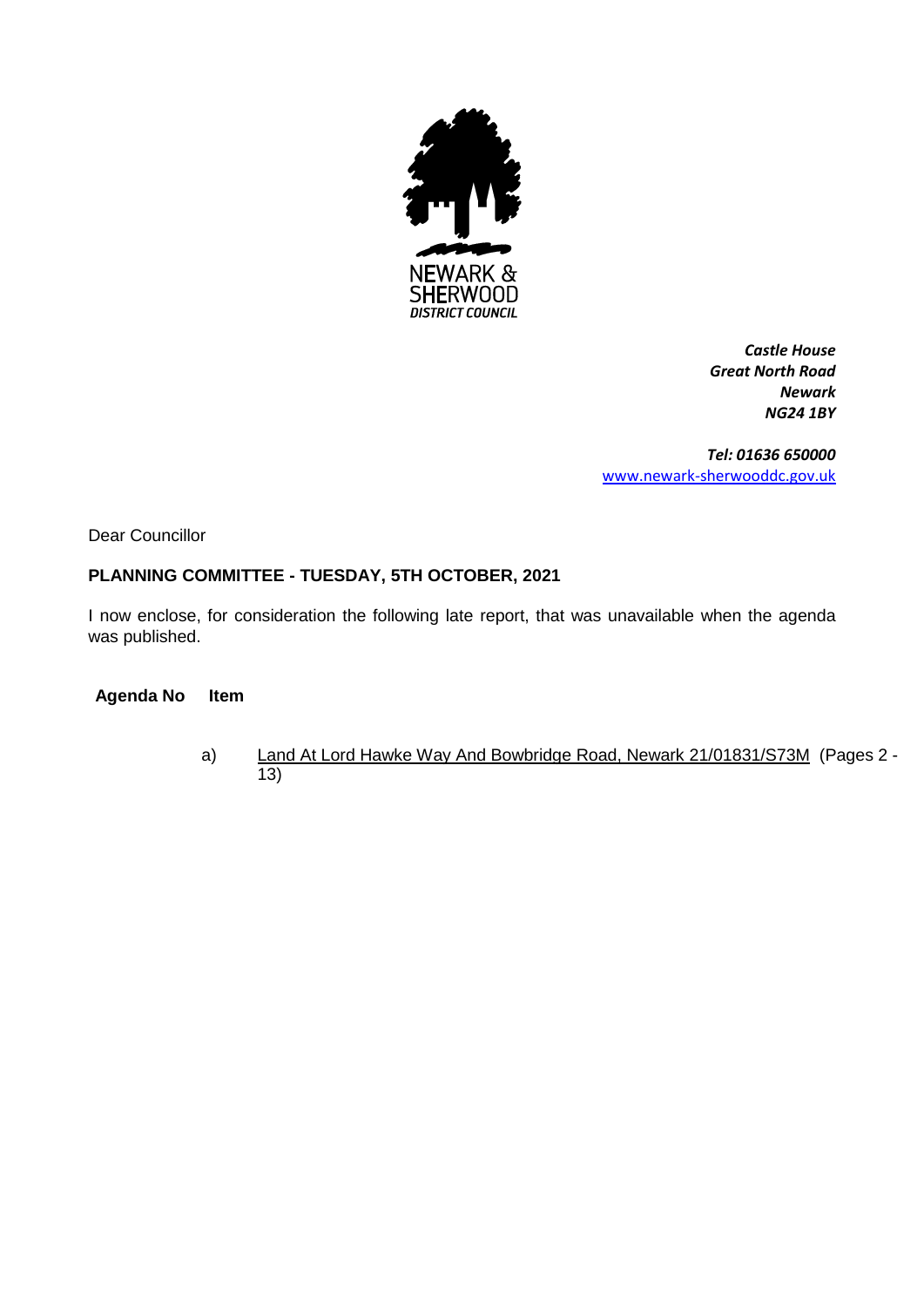#### **PLANNING COMMITTEE – 5 OCTOBER 2021**

|                                         |                                                                                                                                                                                    | Agenda Item 12a                                                                                                                                                                                                                                                                                                                                                                                                                                                                                       |
|-----------------------------------------|------------------------------------------------------------------------------------------------------------------------------------------------------------------------------------|-------------------------------------------------------------------------------------------------------------------------------------------------------------------------------------------------------------------------------------------------------------------------------------------------------------------------------------------------------------------------------------------------------------------------------------------------------------------------------------------------------|
|                                         | <b>PLANNING COMMITTEE - 5 OCTOBER 2021</b>                                                                                                                                         |                                                                                                                                                                                                                                                                                                                                                                                                                                                                                                       |
| <b>Application No:</b>                  | 21/01831/S73M                                                                                                                                                                      |                                                                                                                                                                                                                                                                                                                                                                                                                                                                                                       |
| Proposal:                               | Application to vary condition 11 attached to planning permission<br>20/00275/FULM so that only the dwellings constructed<br>with<br>contaminated zones require a validation report |                                                                                                                                                                                                                                                                                                                                                                                                                                                                                                       |
| Location:                               | Land At Lord Hawke Way And Bowbridge Road, Newark                                                                                                                                  |                                                                                                                                                                                                                                                                                                                                                                                                                                                                                                       |
| Applicant:                              | <b>Robert Woodhead Limited - Mr K Howard</b>                                                                                                                                       |                                                                                                                                                                                                                                                                                                                                                                                                                                                                                                       |
| Agent:                                  | Jackson Design Associates - Mr Jason Wright                                                                                                                                        |                                                                                                                                                                                                                                                                                                                                                                                                                                                                                                       |
| <b>Registered:</b>                      | 20.08.2021                                                                                                                                                                         | <b>Target Date: 19.11.2021</b>                                                                                                                                                                                                                                                                                                                                                                                                                                                                        |
| <b>Website Link:</b>                    |                                                                                                                                                                                    | 21/01831/S73M   Application to vary condition 11 attached to planning<br>permission 20/00275/FULM so that only the dwellings constructed with<br>contaminated zones require a validation report   Land At Lord Hawke Way And<br>Bowbridge Road Newark Nottinghamshire (newark-sherwooddc.gov.uk)                                                                                                                                                                                                      |
|                                         |                                                                                                                                                                                    | Arkwood, a company owned by Newark and Sherwood District Council have an interest in the<br>site and the Town Council object which is contrary to the Officer recommendation.<br>This application is presented as a late item in order to meet timescales agreed.                                                                                                                                                                                                                                     |
| The Site                                |                                                                                                                                                                                    |                                                                                                                                                                                                                                                                                                                                                                                                                                                                                                       |
| Bowbridge Road.                         |                                                                                                                                                                                    | The application site is approximately 2.8 hectares in size. The site is divided into two areas; the<br>larger of which being to the north of Lord Hawke Way and a smaller area to the south fronting                                                                                                                                                                                                                                                                                                  |
| and industrial uses in close proximity. |                                                                                                                                                                                    | Lord Hawke Way is a recently constructed roadway which was built to serve the Leisure Centre<br>and Gladstone House; a recently constructed retirement village. The road will also serve the<br>recently approved Community and Activity Village further to the east of the application site which<br>has begun construction. Other adjacent land uses include a cemetery; the car park serving the<br>Leisure Centre and Community and Activity Village; allotment land to the south and residential |
|                                         | had more rough and unmanaged grassland beyond.                                                                                                                                     | Prior to the works for the extant permission commencing, there was an informal path which<br>crossed the site from Bowbridge Road to the cemetery but this was not formally designated as a<br>right of way. The northern part of the site was formally a BMX cycle track. The site (again prior to<br>development) was largely laid to grassland albeit there was a fence which bisected the site and                                                                                                |
|                                         |                                                                                                                                                                                    | The site is within the Newark Urban Area close to, but outside of, the designated Conservation<br>Area by virtue of the separation distance afforded by the existing cemetery. The site forms part of<br>the mixed use allocation NUA/MU/4 as defined by the Proposals Map of the Allocations<br>Agenda Page 2                                                                                                                                                                                        |

#### The Site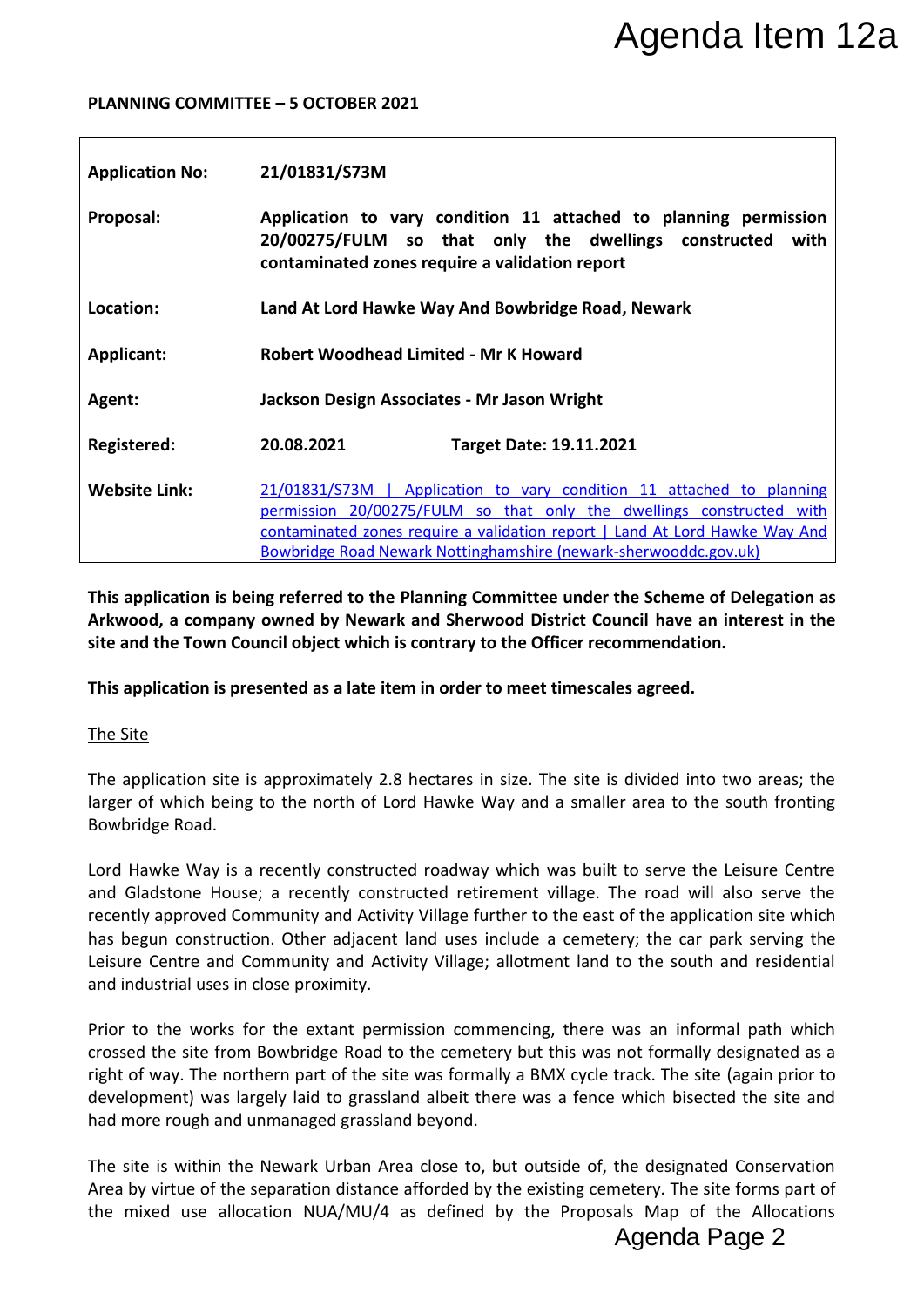document. The policy envisaged that the overall site would deliver around 115 dwellings as well as the new leisure centre. As is inferred above, development already delivered includes the Leisure Centre but also includes Gladstone House which was not explicitly referenced by the allocation. This provides 60 single and two bed units with associated private and communal facilities.

### Relevant Planning History

**20/00275/FULM -** Residential development for 87 dwellings and associated works (resubmission of 19/01790/FULM)

Application approved by Members at the  $28<sup>th</sup>$  April 2020 committee meeting (decision issued  $1<sup>st</sup>$ May 2020). Development has commenced on site.

**19/01790/FULM** - Residential development for 87 dwellings and associated works.

This application was presented to Members with an Officer recommendation of approval but this recommendation was overturned and the application was refused for the following reason:

*The proposal will result in on-street parking to the detriment of other users of the highway due to insufficient off-street parking spaces being provided. In addition, the layout of the development will require soakaways under the carriageway as shown on drawing DR-C-0001-P1 which is not an acceptable system of drainage. The proposal is therefore contrary to Policy DM5 of the Allocations & Development Management Development Plan 2013.*

### The Proposal

The application has been submitted as a Section 73 application to amend the wording of condition 11 which related to land contamination. For the avoidance of doubt the condition states:

*The development hereby permitted shall not begin until a scheme to deal with the contamination that has been previously identified in the Geodyne Supplementary Exploratory Investigation report dated 21st January 2020 has been submitted to and approved in writing by the Local Planning Authority.* 

*The scheme shall take account of Environmental Health's requirement for the top metre being free from contamination and shall propose appropriate methodology for validation of all remedial measures.* 

*Following acceptance of the proposed remediation scheme by the local planning authority, the developer shall implement the scheme and carry out validation as agreed. A validation report shall then be produced and submitted to the LPA for approval prior to the occupation of any dwelling hereby approved.*

*Reason: To ensure that the risk to residential occupiers is fully understood and where appropriate mitigated against.*

It is sought to amend the condition as follows (and the application submission includes the referred to plan):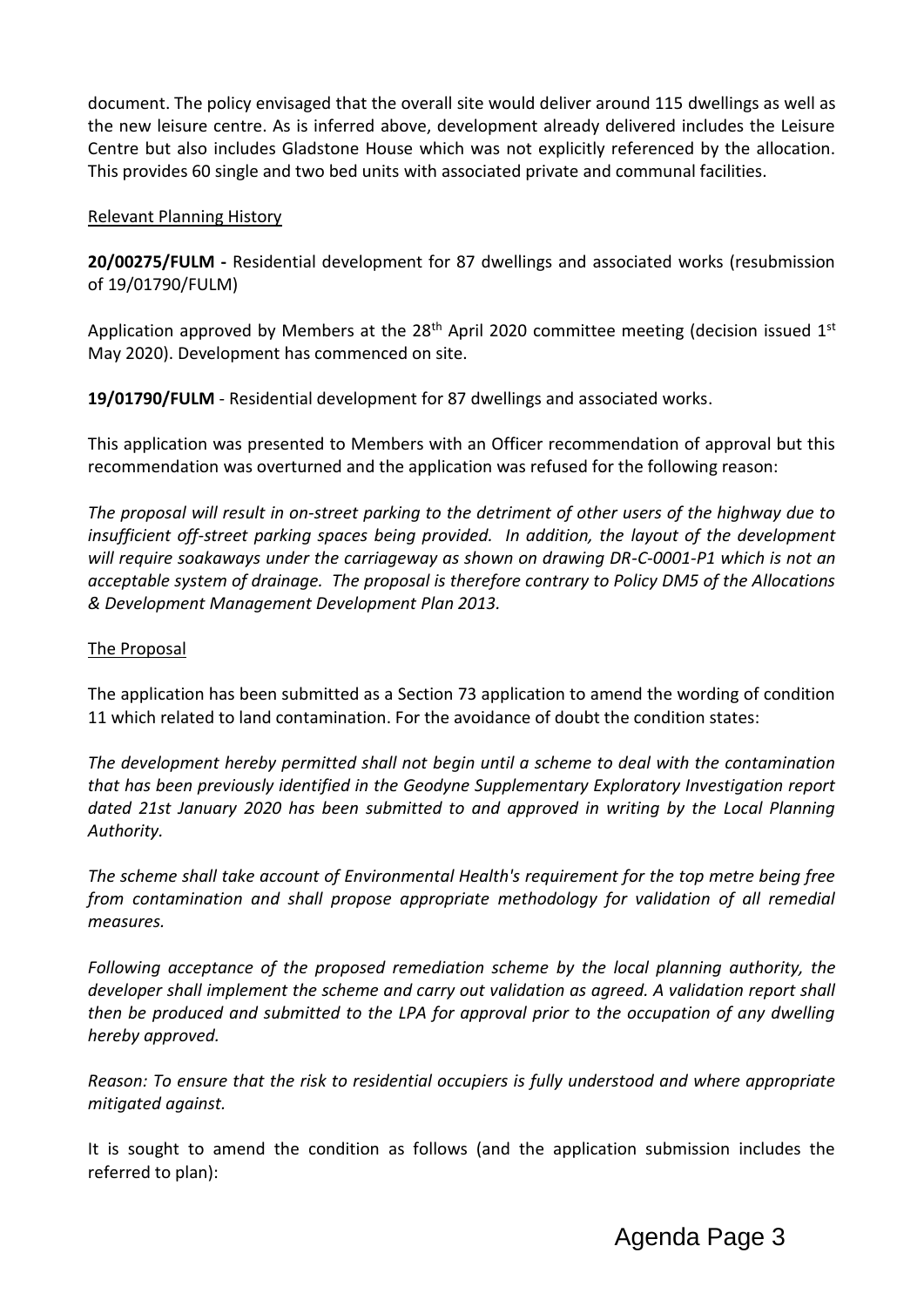*The development hereby permitted shall not begin until a scheme to deal with the contamination that has been previously identified in the Geodyne Supplementary Exploratory Investigation report*  dated 21st January 2020 has been submitted to and approved in writing by the Local Planning *Authority (LPA).*

*The scheme shall take account of Environmental Health's requirement for the top metre being free from contamination and shall propose appropriate methodology for validation of all remedial measures relating to contaminated areas on site as identified on plan reference 'Proposed Site Layout: Phasing Plan – 20-2286- (90)002 Rev. C5' .* 

*Following acceptance of the proposed remediation scheme by the local planning authority, the developer shall implement the scheme and carry out validation in the remediated areas as identified on plan reference 'Proposed Site Layout: Phasing Plan – 20-2286-(90)002 Rev. C5' as agreed. Validation reports shall be submitted to the LPA for each area identified as contaminated on plan reference 'Proposed Site Layout: Phasing Plan – 20-2286-(90)002 Rev. C5' prior to the occupation of any dwelling hereby approved that is located within an affected area.* 

*If contamination is found elsewhere on site during the works these areas will also be subject to remediation and validation in accordance with the approved details prior to occupation of any dwelling herby approved that is located within the affected area.*

### Departure/Public Advertisement Procedure

Occupiers of 107 properties have been individually notified by letter. A site notice has also been displayed near to the site and an advert has been placed in the local press.

#### **Planning Policy Framework**

## **The Development Plan**

## **Newark and Sherwood Amended Core Strategy DPD (adopted March 2019)**

- Spatial Policy 1 Settlement Hierarchy
- Spatial Policy 2 Spatial Distribution of Growth
- Spatial Policy  $6$  Infrastructure for Growth
- Spatial Policy 7 Sustainable Transport
- Core Policy 1 Affordable Housing Provision
- Core Policy  $3$  Housing Mix, Type and Density
- Core Policy 9 Sustainable Design
- Core Policy 10 Climate Change
- Core Policy 12 Biodiversity and Green Infrastructure
- Core Policy 13 Landscape Character
- Core Policy 14 Historic Environment
- NAP1 Newark Urban Area
- NUA/Ph/1: Newark Urban Area Phasing Policy

#### **Allocations & Development Management DPD**

• Policy NUA/MU/4 – Newark Urban Area – Mixed Use Site 4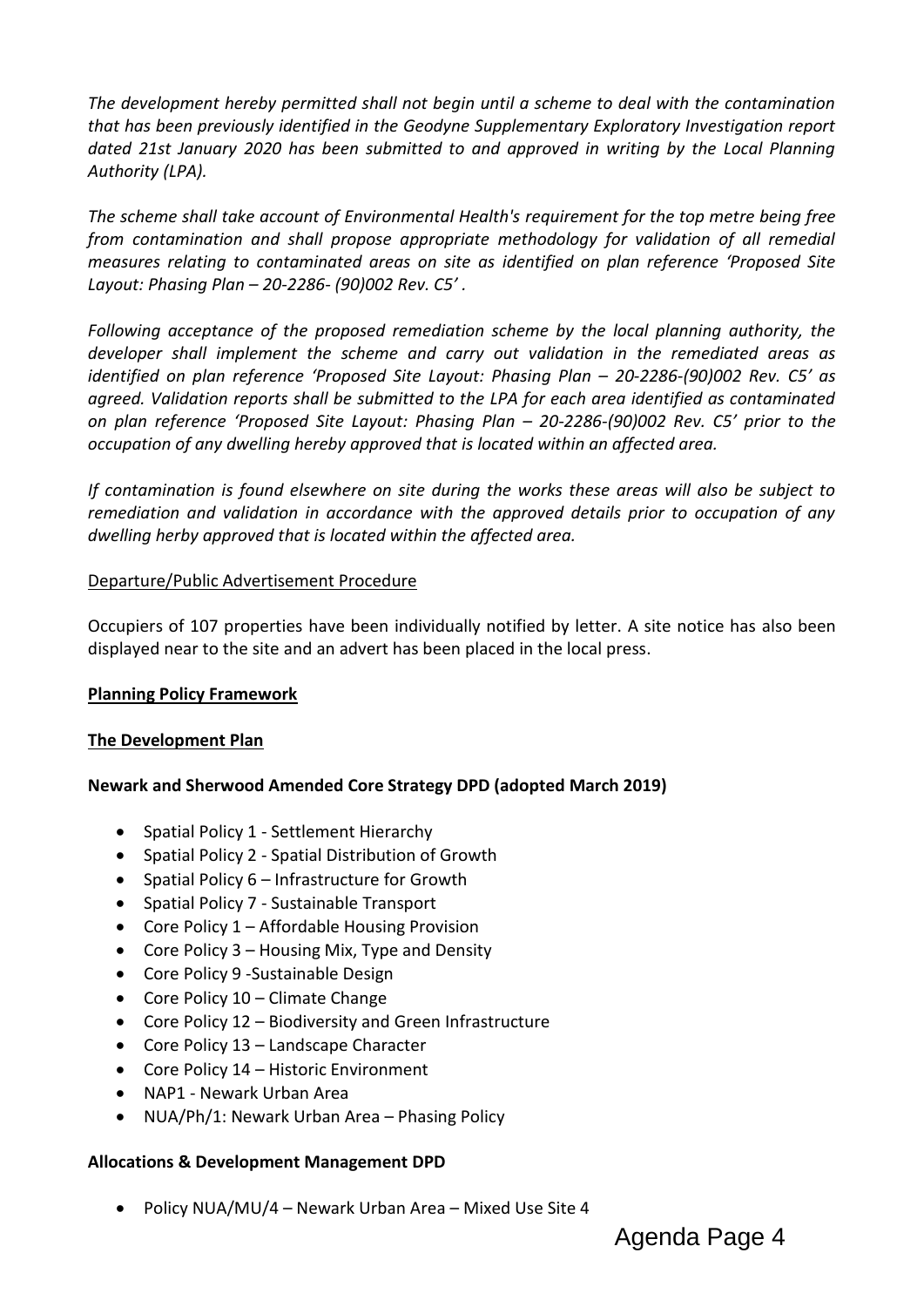- DM1 Development within Settlements Central to Delivering the Spatial Strategy
- DM2 Development on Allocated Sites
- DM3 Developer Contributions and Planning Obligations
- DM5 Design
- DM7 Biodiversity and Green Infrastructure
- DM9 Protecting and Enhancing the Historic Environment
- DM12 Presumption in Favour of Sustainable Development

### **Other Material Planning Considerations**

- National Planning Policy Framework 2021
- Planning Practice Guidance (online resource)
- National Design Guide Planning practice guidance for beautiful, enduring and successful places September 2019
- Residential Cycle and Car Parking Standards & Design Guide SPD June 2021

### Consultations

**Newark Town Council –** It was AGREED to Object to this application thus retaining the existing Planning Condition.

**NSDC Environmental Health (contaminated land) – Informal discussions confirming no objections.** 

### **No letters of representation have been received from interested parties.**

#### Comments of the Business Manager

#### Principle of Development

An application under Section 73 is in effect a fresh planning application but should be determined in full acknowledgement that a permission exists on the site. This Section provides a different procedure for such applications for planning permission, and requires the decision maker to consider only the question of the conditions subject to which planning permission was granted. As such, the principle of the approved development cannot be revisited as part of this application.

An application can be made under section 73 of the Town and Country Planning Act 1990 to vary or remove conditions associated with a planning permission. In determining such an application the local planning authority is only able to consider the question of the conditions subject to which planning permission should be granted, and—

- (a) if the authority decides that planning permission should be granted subject to conditions differing from those subject to which the previous permission was granted, or that it should be granted unconditionally, the authority shall grant planning permission accordingly, and
- (b) if the authority decides that planning permission should be granted subject to the same conditions as those subject to which the previous permission was granted, the authority shall refuse the application.

The National Planning Policy Framework (NPPF) is clear that any new **Agenda Page 3** out all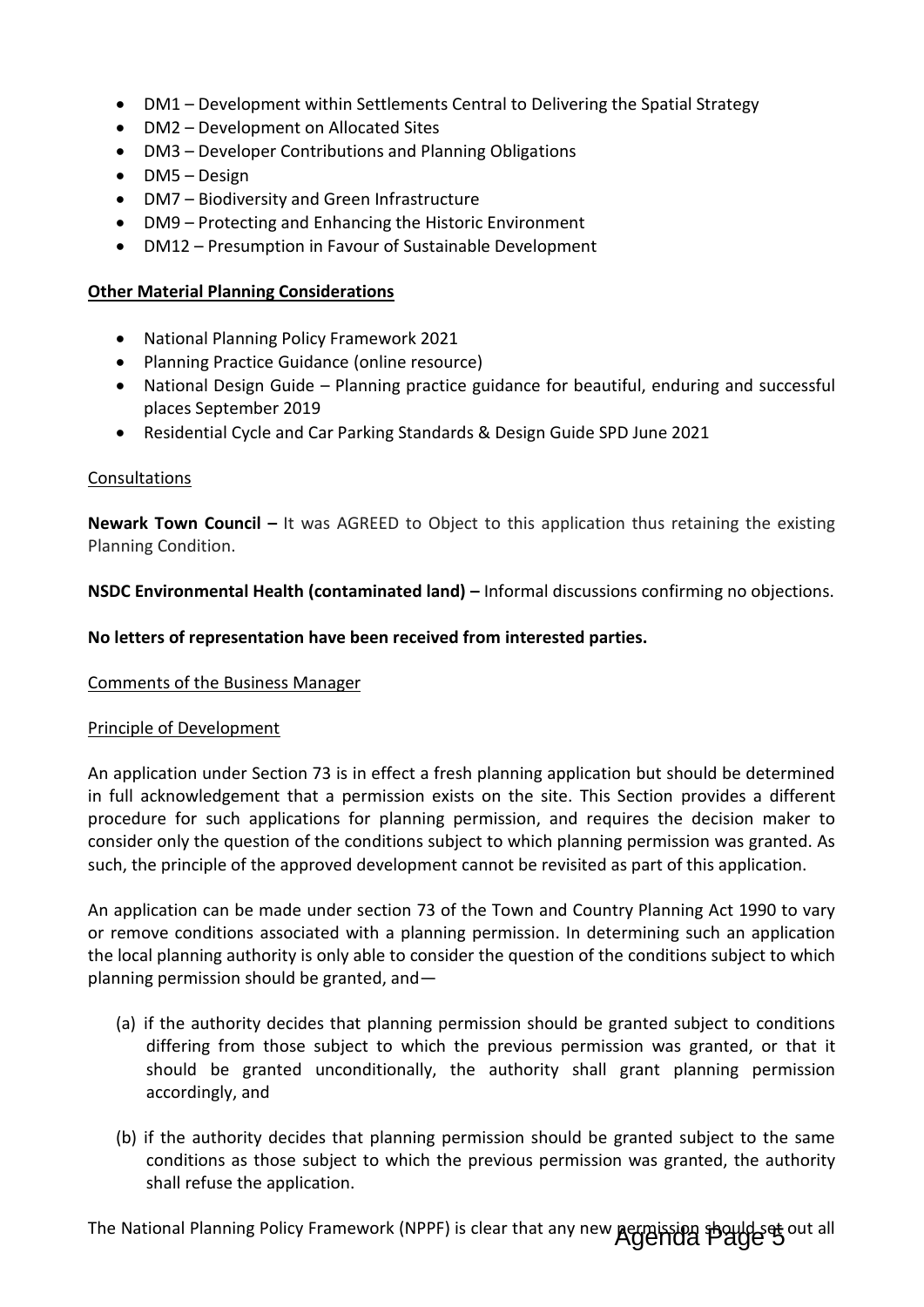conditions related to it unless they have been discharged and that it cannot be used to vary the time limit for implementation which must remain unchanged from the original permission. Whilst the application has defined which conditions are sought to be varied, the local authority has the power to vary or remove other conditions if minded to grant a new planning consent.

### Contaminated Land

The issue at hand relates solely to land contamination. Essentially investigation reports have revealed that there are parts of the site which are subject to contamination but other parts that are not. The way the extant condition 11 is worded would potentially prevent the sale of houses in parts of the site which are not contaminated and therefore the premise of the revised wording is to allow the sale of homes in areas which do not feature contamination whilst still allowing the LPA control over those parts of the site which are contaminated.

The applicant approached the LPA prior to the submission of the application and the revised wording was subject to discussion with colleagues in Environmental Health. Informal discussions during the life of the application have confirmed that there is no objection to the revised wording.

It is noted that the Town Council object to the proposal but no detail is given as to the basis of their objection. This has been queried with the Town Council and any response will be reported to Members through the schedule of late communication if received.

However, with reference to the suggested wording of the condition, the development has already commenced and therefore the wording of the amended condition needs to be amended accordingly and subject to previously approved details. Subject to this, there is no objection to the suggested change.

#### Conclusion

The application relates solely to the land contamination condition. The revised wording would still achieve the intention of the original condition but would allow flexibility to those parts of the site not subject to contamination. This in turn will allow certain plots to be sold which has clear and demonstrable benefits in terms of the Districts housing delivery.

The conditions below have been revised to take account of discharge of condition and nonmaterial amendment applications since the original approval (a number of the original conditions have been complied with and are therefore no longer relevant meaning that although the application seeks to amend condition 11, this is now condition 6).

#### **RECOMMENDATION**

#### **That planning permission is approved subject to the conditions and reasons shown below:**

01

The development hereby permitted shall not be carried out except in complete accordance with the following approved plans and documents reference:

- Proposed Site Layout: General Arrangement 20-2286-(90)001 Rev. C4;
- External Materials 20-2286-(90)004 C5;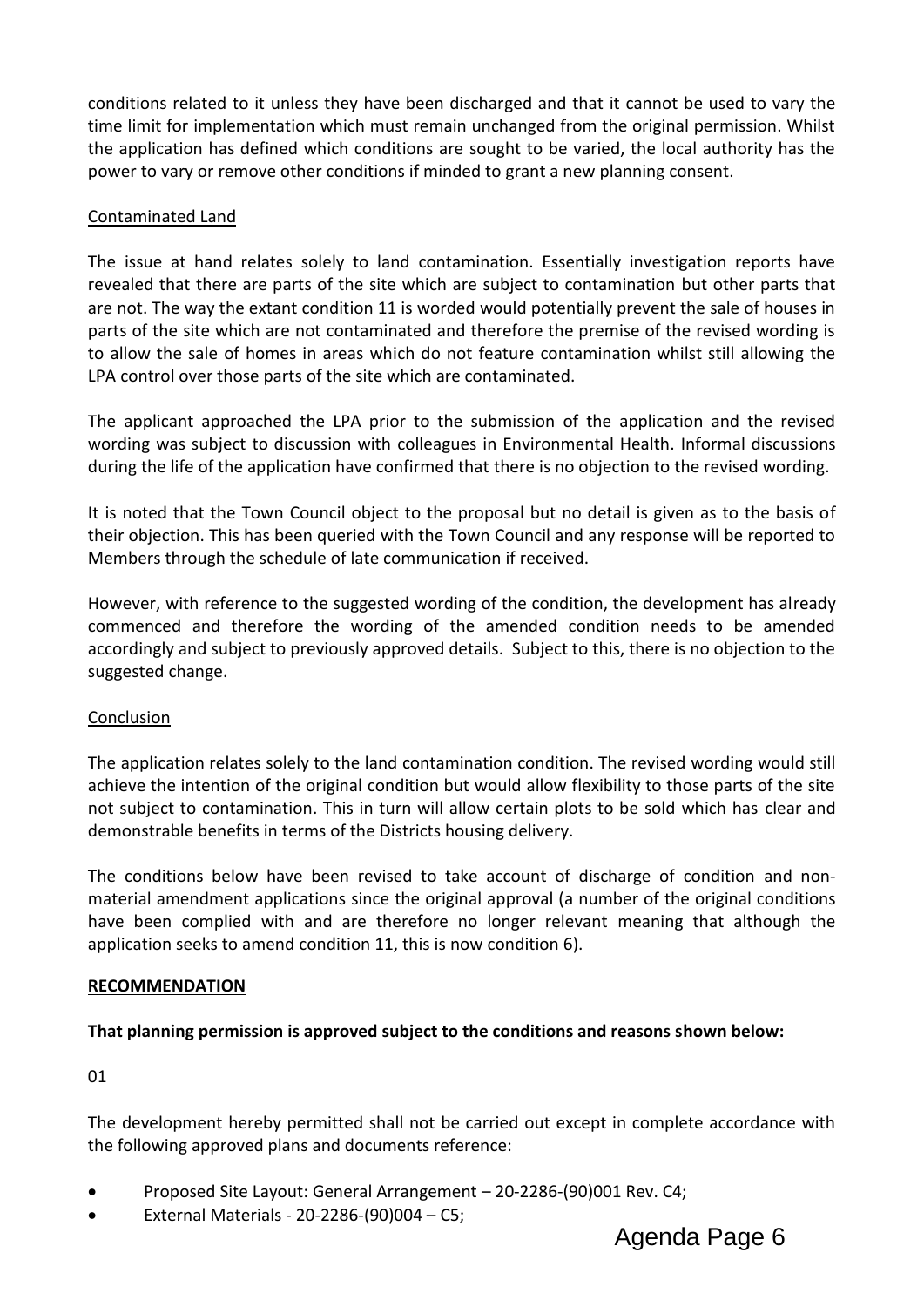- 20-2286-A(21)001 C2 GA Elevations (1)
- 20-2286-A(21)002 C4 GA Elevations (2)
- 20-2286-B(21)001-C1- GA Elevations (1)
- 20-2286-B(21)002-C3- GA Elevations (2)
- 20-2286-C(21)001 C2 GA Elevations (1)
- 20-2286-C(21)002 C2 GA Elevations (2)
- 20-2286-D(21)001 C1 Proposed Elevations (1)
- 20-2286-D(21)002 C2 Proposed Elevations (2)
- 20-2286-E(21)001 C2 GA Elevations (1)
- 20-2286-E(21)002 C2 GA Elevations (2)
- 20-2286-F(21)001-C2- GA Elevations (1)
- 20-2286-F(21)002-C2- GA Elevations (2)
- 20-2286-G1(21)101-C2 GA Elevations
- 20-2286-G2(21)201-C1 GA Elevations
- 20-2286-H(21)001-C1 GA Elevations (1)
- 20-2286-H(21)002-C1 GA Elevations (2)
- 20-2286-i1(21)101- C2 GA Elevations
- 20-2286-i2(21)201- C2 GA Elevations
- 20-2286-i3(21)301- C2 GA Elevations (1)
- 20-2286-i3(21)302- C1 GA Elevations (2)
- 20-2286-J1(21)101-C4- GA Elevations
- 20-2286-J1(21)101-C3- GA Elevations
- 20-2286-J2(21)201-C3- GA Elevations
- 20-2286-J3(21)301-C3- GA Elevations
- 20-2286-J4(21)401-C2- GA Elevations
- 20-2286-J5(21)501-C4 GA Elevations
- 20-2286-J6(21)601-C4 GA Elevations
- 20-2286-J7(21)701-C2 GA Elevations
- 20-2286-J8(21)801-C3- GA Elevations
- 20-2286-J9(21)901-C2 GA Elevations (1)
- 20-2286-J10(21)1001-C2- GA Elevations
- 20-2286-K(21)001-C3 GA Elevations (1)
- 20-2286-K(21)002-C2 GA Elevations (2)
- 20-2286-K(21)002-C3 GA Elevations (2)
- 20-2286-L(21)001 C2 GA Elevations (1)
- 20-2286-L(21)002 C1- GA Elevations (2)
- 20-2286-M(21)001-C5 GA Elevations
- 20-2286-N(21)001 –C3- GA Elevations (1)
- 20-2286-N(21)002 -C2 GA Elevations (2)
- 20-2286-O1(21)101-C3 GA Elevations
- 20-2286-O2(21)201-C3 GA Elevations
- 20-2286-O3(21)101-C2 GA Elevations
- Garages 19 / 2216 / GEN002 dated September 2019;
- Car Ports 19 / 2216 / GEN003 dated September 2019;
- P200817 Bowbridge Road CMMP Rev. A;
- SUDS Maintenance Manual Data Sheet by bsp 19-0197/SUDS/SOAK;
- SUDS Maintenance Manual Data Sheet by bsp 19-0197/SUDS/PPD;
- Drainage and Levels BRNK-BSP-ZZ-XX-DR-C-0001 P04;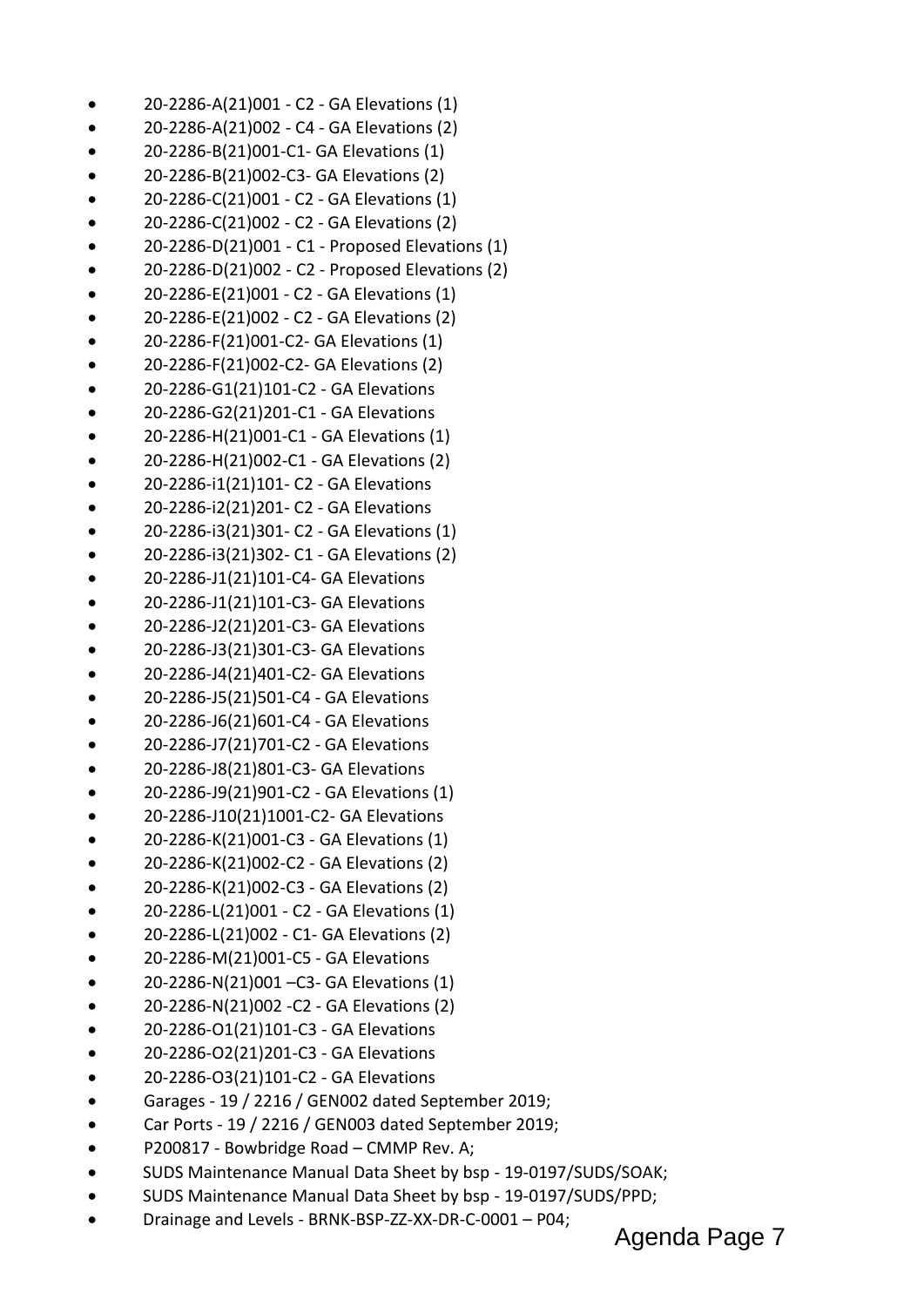- Bowbridge Soakaway Calculations 201029;
- Private Crate Soakaway 01-15 (individual pdf files);
- Private Pervious Paving 01-17 (individual pdf files);
- Roadway Lighting Report dated 2nd October 2020;
- Proposed Highway Lighting & Electrical Works H08630/3627 dated October 2020;
- Proposed Site Layout: Adoption Plan 19/ 2216 /SITE006 Rev. B;
- 2051-001 Tree Protection Plan Phase 1 Sheet 01;
- 2051-002 Tree Protection Plan Phase 1 Sheet 02;
- 2051-003 Tree Protection Plan Phase 1 Sheet 03;
- 2051-004 Tree Protection Plan Phase 1 Sheet 04;
- 2051-005 Tree Protection Plan Phase 2 Sheet 01;
- 2051-006 Tree Protection Plan Phase 2 Sheet 02;
- 2051-007 Tree Protection Plan Phase 2 Sheet 03;
- 2051-008 Tree Protection Plan Phase 1 Sheet 04;
- Drainage Details BBRN-BSP-ZZ-XX-DR-C-0136-P02;
- Drainage Details BBRN-BSP-ZZ-XX-DR-C-0141-P02;
- Highway Drainage Areas BBRN-BSP-ZZ-XX-DR-C-0145-P02;
- Highway Ring Soakaway 01 19-0197 1 P02;
- Highway Ring Soakaway 02 19-0197 1 P02;
- Highway Ring Soakaway 03 19-0197 1 P02;
- Highway Ring Soakaway 04 19-0197 1 P02;
- Highway Ring Soakaway 05 19-0197 1 P02;
- Highway Ring Soakaway 06&07– 19-0197 1 P02;
- Highway Crate Soakaway 19-0197 1 P02;
- Highway Crate Soakaway 02 19-0197 1 P02;

Reason: So as to define this permission.

## 02

The approved landscaping scheme shown on plan references:

- Soft Landscape Specification : North MR20-090/101 Rev. A;
- Soft Landscape Specification : South MR20-090/101 Rev. A;

shall be carried out within 6 months of the first occupation of any building or completion of the development, whichever is soonest, unless otherwise agreed in writing with the Local Planning Authority. If within a period of 7 years from the date of planting any tree, shrub, hedgerow or replacement is removed, uprooted, destroyed or dies then another of the same species and size of the original shall be planted at the same place. Variations may only be planted on written consent of the District Planning Authority.

Reasons: To preserve and protect existing trees and new trees which have and may have amenity value that contribute to the character and appearance of the area.

03

To avoid negative impacts to nesting birds, any clearance works of vegetation on site should be conducted between October to February inclusive, outside the bird breeding season. If works are Agenda Page 8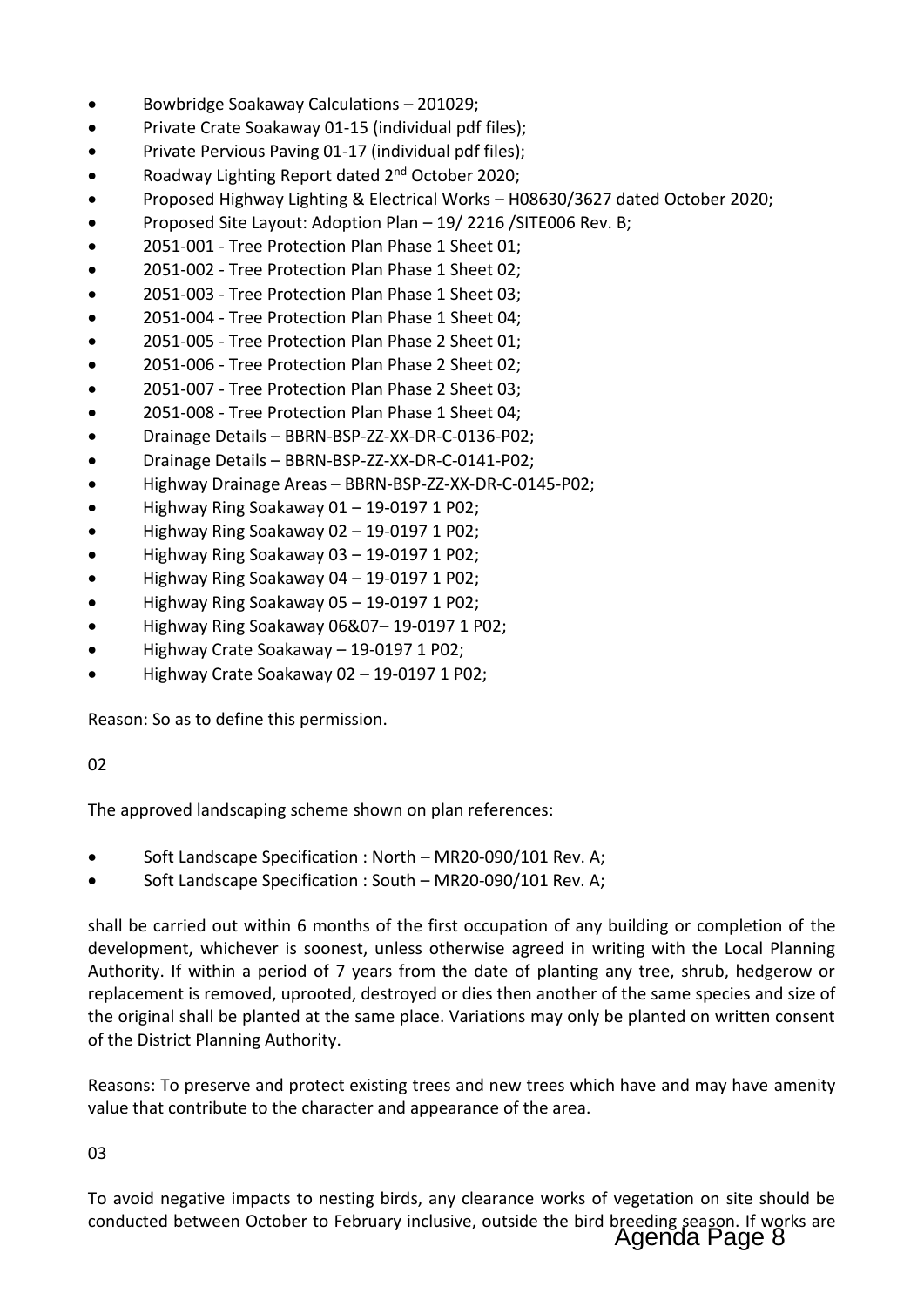conducted within the breeding season, between March to September inclusive, a nesting bird survey must be carried out by a qualified ecologist prior to clearance. Any located nests must then be identified and left undisturbed until the young have left the nest.

Reason: In order to protect biodiversity on the site in accordance with the aims of Core Policy 12 of the Newark and Sherwood Core Strategy (2019).

04

No unit hereby approved shall be occupied until bin storage facilities have been provided for that unit in accordance with plan reference Fencing & Bin Stores - 20-2286-(90)005-C5. The bin storage facilities shall be provided prior to occupation of any unit in accordance with the approved details and retained for the lifetime of the development.

Reason: To ensure that adequate bin storage is provided for occupiers in the interests of residential and visual amenity.

05

The boundary treatments for each plot as shown on plan reference Fencing & Bin Stores - 20- 2286(90)005-C5 shall be implemented in full prior to the occupation of each relevant plot. The approved boundary treatments shall be retained thereafter for the lifetime of the development.

Reason: In the interests of residential amenity.

06

The development hereby permitted shall be undertaken in accordance with the details as submitted and approved within the discharge of conditions letter from the Local Planning Authority dated 13<sup>th</sup> October 2020 and subject to the requirements set out below.

The scheme shall take account of Environmental Health's requirement for the top metre being free from contamination and shall propose appropriate methodology for validation of all remedial measures relating to contaminated areas on site as identified on plan reference 'Proposed Site Layout: Phasing Plan – 20-2286- (90)002 Rev. C5' .

Following acceptance of the proposed remediation scheme by the local planning authority, the developer shall implement the scheme and carry out validation in the remediated areas as identified on plan reference 'Proposed Site Layout: Phasing Plan – 20-2286-(90)002 Rev. C5' as agreed. Validation reports shall be submitted to the LPA for each area identified as contaminated on plan reference 'Proposed Site Layout: Phasing Plan – 20-2286-(90)002 Rev. C5' prior to the occupation of any dwelling hereby approved that is located within an affected area.

If contamination is found elsewhere on site during the works these areas will also be subject to remediation and validation in accordance with the approved details prior to occupation of any dwelling herby approved that is located within the affected area.

Reason: To ensure that the risk to residential occupiers is fully understood and where appropriate mitigated against.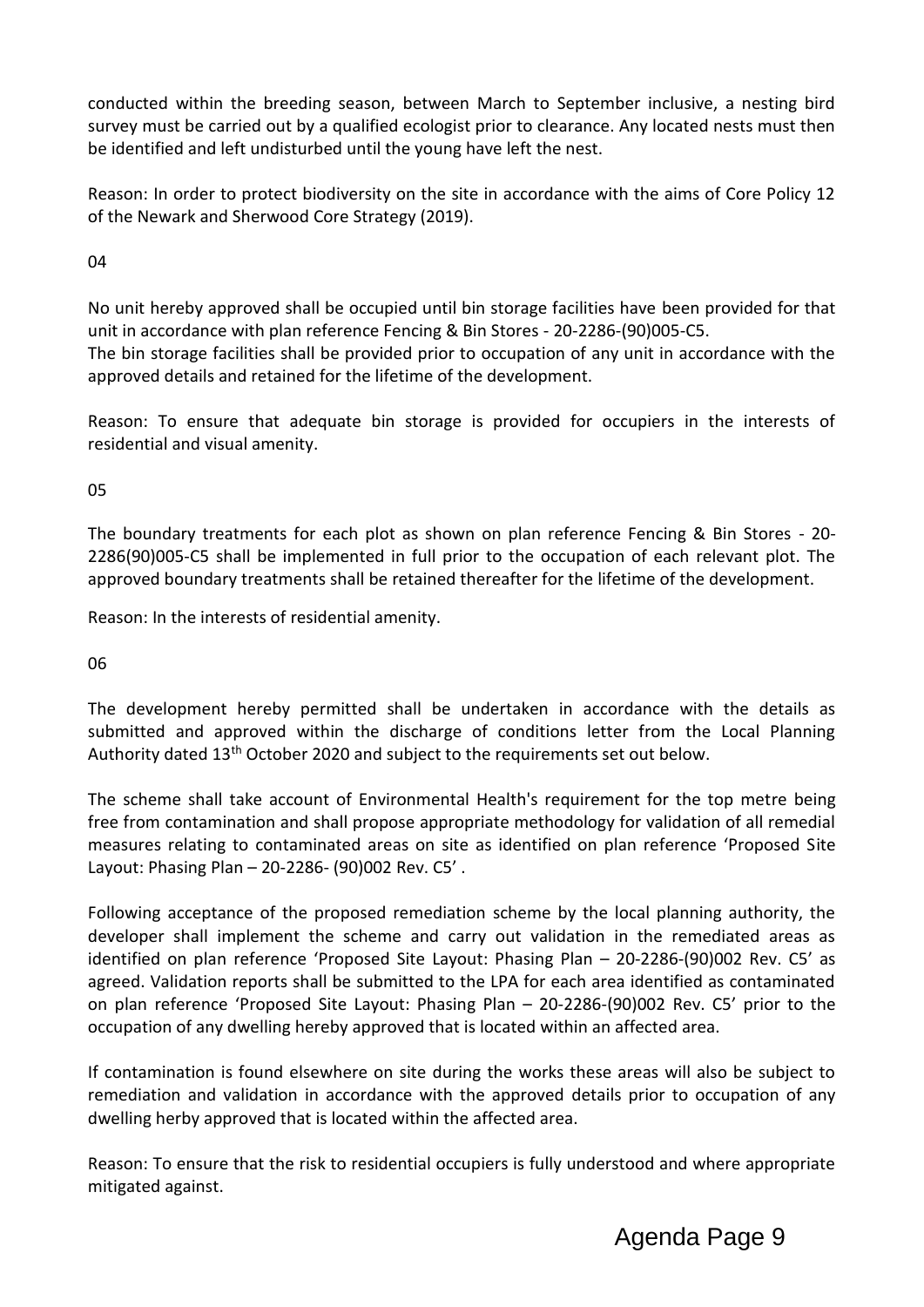# 07

The first floor window opening on the northern side elevation of Plot 25 shall be obscured glazed to level 3 or higher on the Pilkington scale of privacy or equivalent and shall be non-opening up to a minimum height of 1.7m above the internal floor level of the room in which it is installed. This specification shall be complied with before the development is occupied and thereafter be retained for the lifetime of the development.

Reason: To safeguard against overlooking and loss of privacy in the interests of amenity of occupiers of neighbouring properties.

08

Units 77-87 inclusive as indicated by plan reference Proposed Site Layout: General Arrangement – 20-2286-(90)001 Rev. C4 shall be occupied by at least one person over 60 years of age or their widow, widower (or recognised co-habitee, main carer or dependant).

Reason: To define the planning permission and in line with the applicants submissions.

09

The development hereby approved shall be carried out in accordance with the mitigation measures outlined by the requirements of the submitted Extended Phase 1 Habitat Survey undertaken by C Barker - P1841 / 0619 - 01 dated 18th June 2019, specifically:

 Controlled and directional vegetation clearance to enable reptiles to move away from the site.

Reason: In order to protect biodiversity in the District in accordance with the aims of Core Policy 12 of the Newark and Sherwood Core Strategy (2019).

010

The following activities must not be carried out under any circumstances.

a. No fires to be lit on site within 10 metres of the nearest point of the canopy of any retained tree/hedgerow on the proposal site.

b. No equipment, signage, fencing etc. shall be attached to or be supported by any retained tree on the application site,

c. No temporary access within designated root protection areas,

d. No mixing of cement, dispensing of fuels or chemicals within 10 metres of any retained tree/hedgerow on the application site.

e. No soak-aways to be routed within the root protection areas of any retained tree/hedgerow on the application site.

f. No stripping of top soils, excavations or changing of levels to occur within the root protection areas of any retained tree/hedgerow on the application site.

g. No topsoil, building materials or other to be stored within the root protection areas of any retained tree/hedgerow on the application site.

h. No alterations or variations of the approved works or protection schemes shall be carried out without the prior written approval of the Local Planning Authority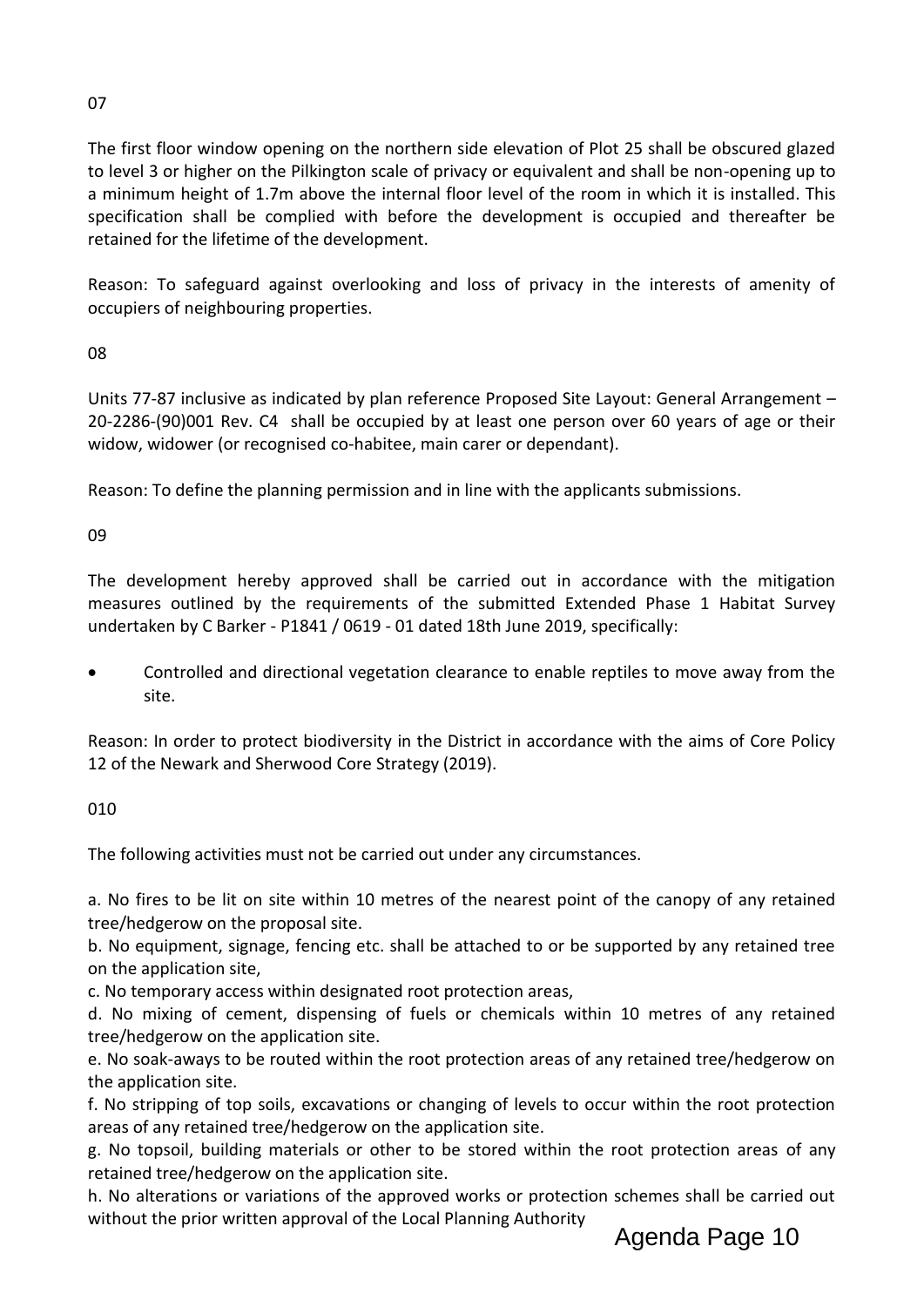Reason: To preserve and protect existing trees and new trees which have and may have amenity value that contribute to the character and appearance of the area.

# 011

No dwelling forming part of the development hereby permitted shall be occupied until its associated drive/parking area is surfaced in a hard bound material (not loose gravel) for a minimum of 5 metres behind the highway boundary. The surfaced drive/parking area shall then be maintained in such hard bound material for the life of the development.

Reason: To reduce the possibility of deleterious material being deposited on the public highway (loose stones etc.).

# 012

Any garage doors shall be set back from the highway boundary a minimum distance of 5 metres for sliding or roller shutter doors, 5.5 metres for up and over doors or 6 metres for doors opening outwards.

Reason: To enable a vehicle to stand clear of the highway whilst the garage doors are opened/closed and to protect the free and safe passage of traffic, including pedestrians, in the public highway.

### 013

No dwelling forming part of the development hereby permitted shall be occupied until its associated access/driveway/parking area is constructed with provision to prevent the unregulated discharge of surface water from the access/driveway/parking area to the public highway. The provision to prevent the unregulated discharge of surface water to the public highway shall then be retained for the life of the development.

Reason: To ensure surface water from the site is not deposited on the public highway causing dangers to road users.

## 014

The development shall be carried out in accordance with "Section 8.0 Implementation and Monitoring" of the Travel Plan undertaken by ADC Infrastructure - ADC1938-RP-B dated 12th September 2019 specifically the role of the Travel Plan coordinator and the monitoring requirements with the exception of the references to approval from Nottinghamshire County Council. Approval shall be sought from the Local Planning Authority.

Reason: To promote sustainable measures of travel.

## Notes to Applicant

01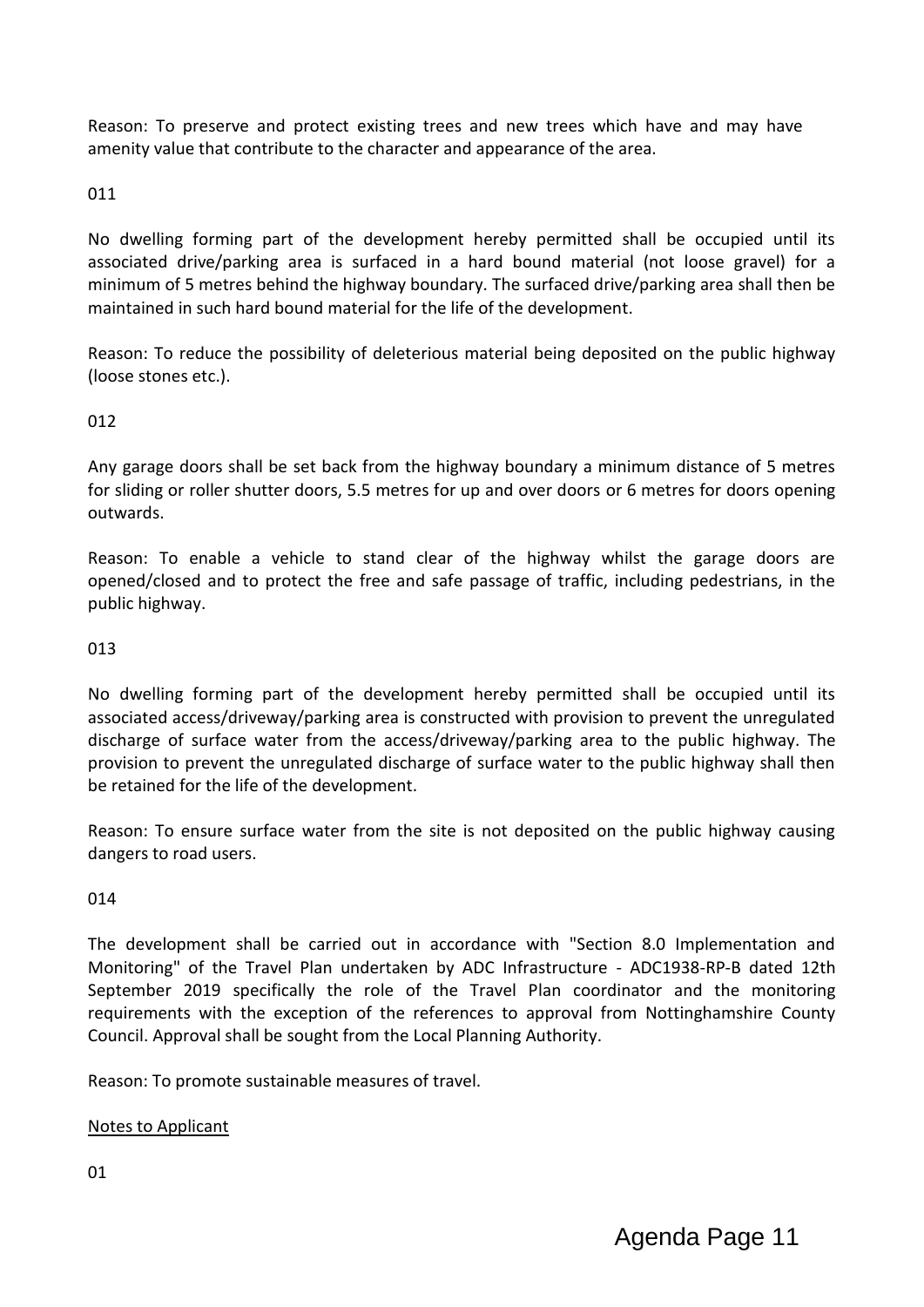The application as submitted is acceptable. In granting permission without unnecessary delay the District Planning Authority is implicitly working positively and proactively with the applicant. This is fully in accordance with Town and Country Planning (Development Management Procedure) (England) Order 2015 (as amended).

02

The applicant is advised that all planning permissions granted on or after the 1st December 2011 may be subject to the Community Infrastructure Levy (CIL). Full details of CIL are available on the Council's website at www.newark-sherwooddc.gov.uk

The proposed development has been assessed and it is the Council's view that CIL IS PAYABLE on the development hereby approved as is detailed below. Full details about the CIL Charge including, amount and process for payment will be set out in the Regulation 65 Liability Notice which will be sent to you as soon as possible after this decision notice has been issued. If the development hereby approved is for a self-build dwelling, residential extension or residential annex you may be able to apply for relief from CIL. Further details about CIL are available on the Council's website: www.newark-sherwooddc.gov.uk/cil/ or from the Planning Portal: www.planningportal.gov.uk/planning/applications/howtoapply/whattosubmit/cil

03

The applicant should note that notwithstanding any planning permission that if any highway forming part of the development is to be adopted by the Highways Authority, the new roads and any highway drainage will be required to comply with the Nottinghamshire County Council's current highway design guidance and specification for roadworks.

## BACKGROUND PAPERS

Application case file.

For further information, please contact Laura Gardner on extension 5907.

All submission documents relating to this planning application can be found on the following websit[e www.newark-sherwooddc.gov.uk.](http://www.newark-sherwooddc.gov.uk/)

**Lisa Hughes Business Manager – Planning Development**